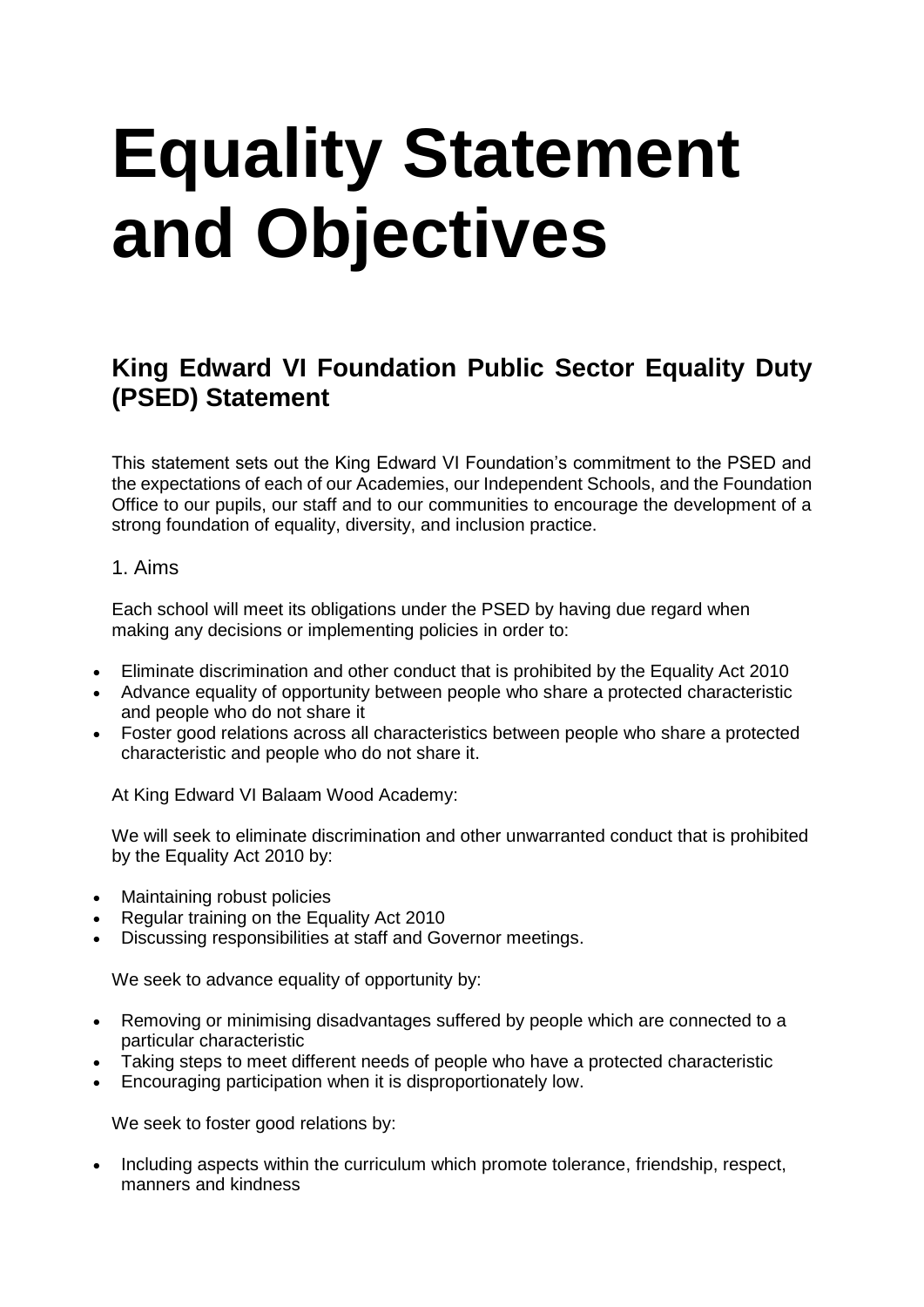- Ensuring awareness of behaviour and anti-bullying policies
- Engaging with the local communities.

### 2. Responsibilities

Our schools make themselves as accessible as possible to all pupils, whatever their background or circumstances, by offering an environment that motivates staff and pupils and promotes boldness, ambition, collaboration and kindness.

We are opposed to all forms of prejudice and have a zero-tolerance approach.

Every person in our organisation is responsible for creating and sustaining an inclusive environment based on mutual respect and is given the tools and help to do this. The academy will not tolerate prejudice or discrimination of anyone, including any pupil, prospective pupil, or other member of the school community will not be discriminated against, harassed or victimised because of:

- Age
- Disability
- Gender reassignment
- Marital or civil partner status
- Pregnancy or maternity
- Race
- Religion or belief
- Sex
- Sexual orientation

All our schools have clearly defined procedures for addressing incidents of a potentially prejudicial, bullying, or discriminatory nature and to ensure that these procedures are available for staff and pupils to obtain.

### 3. Guiding Principles

In fulfilling the legal obligations referred to above, we are also guided by the following nine principles:

- Principle 1: All learners are of equal worth
- Principle 2: We recognise and respect difference
- Principle 3: We foster positive attitudes and relationships and a shared sense of cohesion and belonging
- Principle 4: We observe good equalities practice in staff recruitment, retention and development
- Principle 5: We aim to reduce and remove inequalities and barriers
- Principle 6: We consult widely
- Principle 7: Society should benefit
- Principle 8: We base our policies and practice on sound evidence
- Principle 9: We work towards measurable equality objectives

4. School's Accountabilities and Objectives